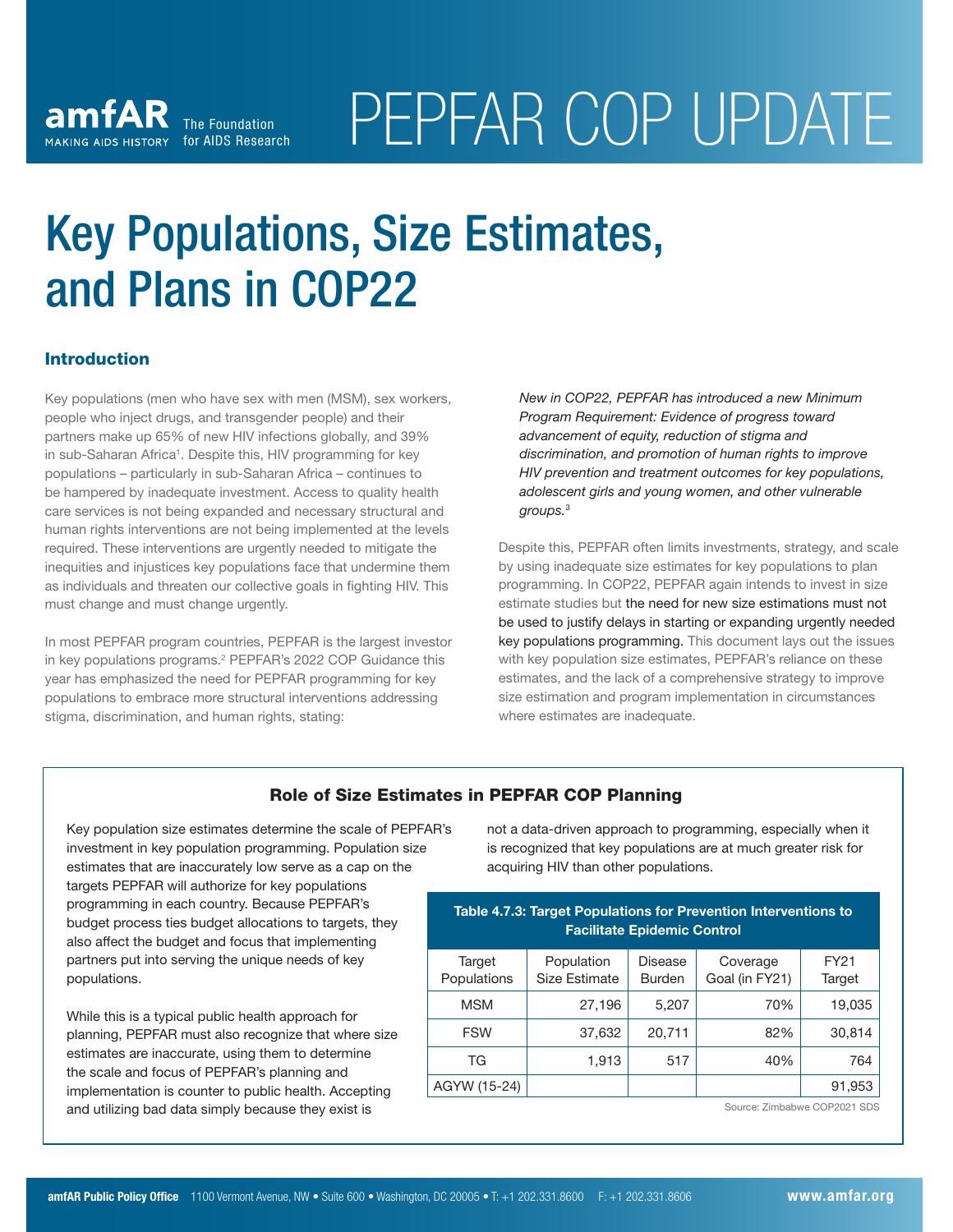# Timeline of Size Estimates Funded in COP 22 to Affect KP Programming

Size estimation studies take time to implement. Depending on the study being implemented, researchers have to develop the study design – including the survey tools and methodology that will be used, consult with members of key populations organizations, and get ethical approval from institutional review boards (IRBs) and the ministry of health prior to even starting to collect any data. Then, once data collection begins, it takes time to implement the study, then analyze and publish the results. In some cases, this process can take several years to complete.

Funding size estimates as a strategy to affect PEPFAR's key population investments is difficult due to the rigid calendar

of PEPFAR's planning processes. A decision taken during the COP22 meetings to implement a new study means the study receives funding starting in October 2022, but is unlikely to have results until after the COP23 meetings in March 2023. The data from the study therefore won't be used in programming until COP24 at the earliest, for implementation starting in October 2024, more than two and a half years from the decision to fund the study. While investments in size estimate studies have longterm benefits, waiting for the results of these studies will mean multiple years of delays in changing PEPFAR's programming for key populations that are being neglected with inadequate programming now.

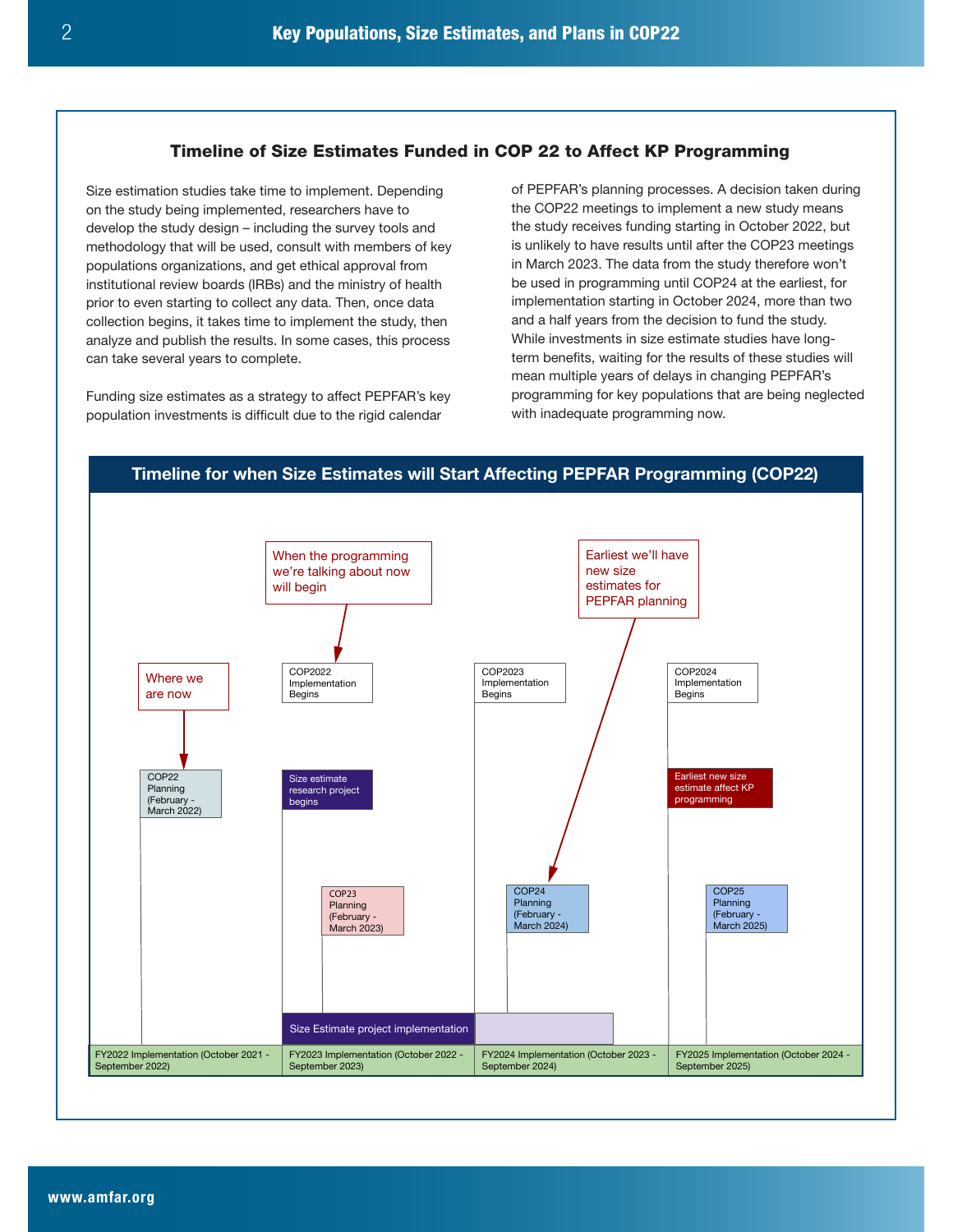# Questions and Expectations for New Size Estimates

In the COP22 Guidance, PEPFAR has included size estimations in the Minimum Requirements/Expectations of PEPFAR Key Populations Programs, stating:

*Greater commitment to regular and safe key populations size estimation exercises as part of PEPFAR's planning cycle in all countries with updates for new data and methods, where PSE are conducted separately from BBS, they should be conducted every 2-5 years. In intervening years, PSE and BBS data should be triangulated with program data. Mathematical and statistical models estimating population size should be updated as needed, as they are for generalized population estimates*. 4

While new size estimates can form part of a long-term strategy. they do not change programming in the short term and should not be used to justify delays in changing existing programming – especially when those needs have been documented by communities through community-led monitoring, People's COPs, or other mechanisms. Moreover, PEPFAR's teams should be in a position to answer specific questions about the reasons prior size estimations were inaccurate and how the methodology for any new size estimation studies will specifically address those shortcomings, and what specific information the new size estimate studies will provide to help with the targeting of additional KP program resources.

Below is a list of questions CSOs may consider asking PEPFAR teams during the COP review meetings to ensure the funding for size estimate studies and will improve outcomes in the medium to long term:

#### How much is being budgeted for the new size estimate study?

PEPFAR teams should be able to provide a specific funding level for the size estimate work they are planning. This information should also be in PEPFAR's Table 6 tool that tracks COP funding for above-site or research projects. CSOs should ask whether this will be the best use of these resources or whether key populations might be better served by investing this money in other KP programming, such as structural interventions, stigma and discrimination programming, and human rights and law reform.

#### When will the results of the new size estimate study be available? What is the timeline for implementation of the study? Does the study require ethical approval from an IRB (institutional review board)?

As noted above, this is critical for understanding when the new size estimates will be available for inclusion in PEPFAR planning processes in the future. IRBs are also a critical

ethical and human rights safeguard for all research that includes human subjects, but can also take significant time to review proposals and approve studies for implementation. Delays in the IRB process will delay the entire study but it is an essential component of ethical research.

### If the size estimates are released after a PEPFAR planning process has already been completed, will PEPFAR have additional KP resources available to scale and adjust programming immediately without waiting for another planning cycle?

PEPFAR should be able to specifically identify how they will shift resources to expand programming based on the results of the size estimate studies. If there are no such plans or processes in place, then the size estimates will only serve to further delay expanding such programming.

# What methodology was used in prior size estimate studies in the country? If the estimates came back too low, what was specifically wrong with the methodology or how the study was implemented? How will the new size estimate study specifically address these shortcomings?

New size estimate studies will do little good if they merely repeat the mistakes or shortcomings of prior studies. PEPFAR KP teams should be able to explain how the new study will specifically learn the lessons of what worked and didn't work in the prior round(s). If no prior studies have been done in the specific population to be studied, the PEPFAR team should still be able to explain how the experience of size estimate studies in other populations is being leveraged to avoid methodological and implementation problems.

# What is the geographic reach of the new study? Will it be conducted nationally or only in particular cities and districts? If the latter, what methodology will be used to scale the results to be nationally representative?

Many IBBS and size estimate studies are conducted in ways that are not nationally representative. There may be good reasons to do geographically limited studies to learn about KPs in particular areas, but these studies generally face problems producing size estimates for the country as a whole.

What specific questions will the new size estimate study be able to answer? Is it designed to identify the specific districts or locations that need additional KP services? Will it tell us the specific services that KPs need or want access to? What gaps in our understanding of the current insufficiency of KP programming services will the study specifically fill?

If the size estimate or IBBS won't tell us specifically where services need to be expanded or what specific services should be expanded, it is unlikely that it will provide specifically useful information to inform programmatic